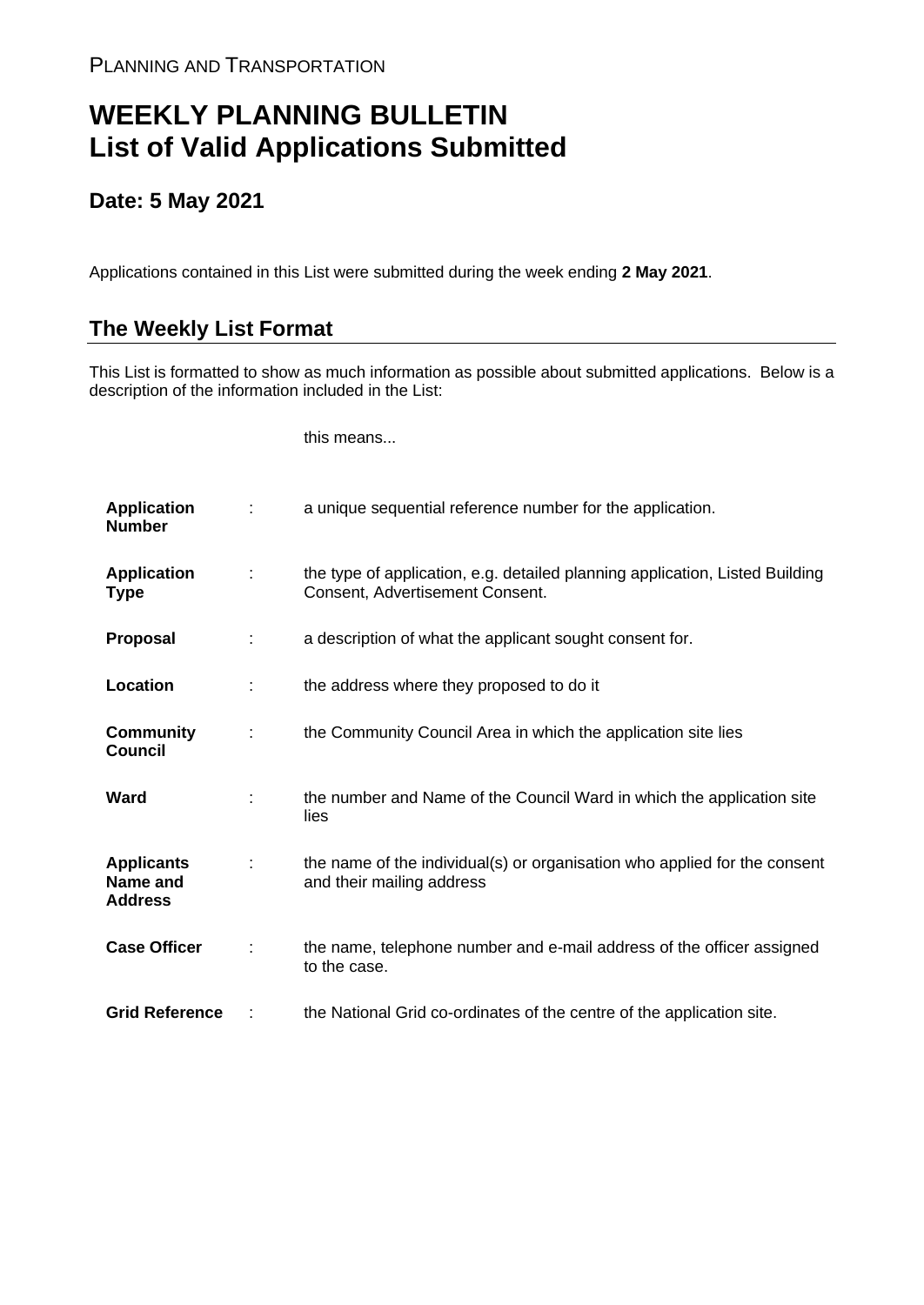| <b>Application No</b>                                                                                                                                                                        | <b>Earliest Date of</b><br>: P/21/0224/FUL<br><b>Decision</b>                                                                                                                                                                                                                                                                                                                                                                             | 1 June 2021 |
|----------------------------------------------------------------------------------------------------------------------------------------------------------------------------------------------|-------------------------------------------------------------------------------------------------------------------------------------------------------------------------------------------------------------------------------------------------------------------------------------------------------------------------------------------------------------------------------------------------------------------------------------------|-------------|
| <b>Application Type</b><br><b>Proposal</b><br><b>Location</b><br><b>Community Council</b><br><b>Ward</b><br><b>Applicant</b><br><b>Agent</b><br><b>Case Officer</b><br><b>Grid Reference</b> | <b>Hierarchy Level</b><br><b>Planning Permission</b><br><b>Extension to Dwellinghouse</b><br>46 Polmont Road Laurieston Falkirk FK2 9QJ<br><b>Lower Braes</b><br>08 - Lower Braes<br>Mr and Mrs Sam and Nikki James<br><b>Simon Laird Associates</b><br>Euan McDonald 22 Moray Place Edinburgh EH3 6DA<br>Julie Seidel (Tel. 01324 504880)<br>e-mail: julie.seidel@falkirk.gov.uk<br>291793 679365<br><b>View the application details</b> | Local       |
| <b>Application No</b>                                                                                                                                                                        | : P/21/0228/FUL Earliest Date of<br><b>Decision</b>                                                                                                                                                                                                                                                                                                                                                                                       | 1 June 2021 |
| <b>Application Type</b><br><b>Proposal</b><br><b>Location</b><br><b>Community Council</b><br><b>Ward</b><br><b>Applicant</b><br><b>Agent</b><br><b>Case Officer</b><br><b>Grid Reference</b> | <b>Planning Permission</b><br><b>Hierarchy Level</b><br><b>Extension to Dwellinghouse</b><br>Limetree 41 Fullerton Drive Polmont Falkirk FK2 0XY<br>: Polmont<br>08 - Lower Braes<br><b>Mr Thomas Hamilton</b><br><b>Gregor Robertson</b><br>50 Steel Crescent Denny FK6 5JP<br>David Paterson (Tel. 01324 504757)<br>e-mail: david.paterson@falkirk.gov.uk<br>293157 679257<br>View the application details                              | Local       |
| <b>Application No</b>                                                                                                                                                                        | P/21/0242/FUL<br><b>Earliest Date of</b><br><b>Decision</b>                                                                                                                                                                                                                                                                                                                                                                               | 3 June 2021 |
| <b>Application Type</b><br><b>Proposal</b><br>Location                                                                                                                                       | <b>Hierarchy Level</b><br><b>Planning Permission</b><br>Erection of 2 Wind Turbines (Amendment to Planning Permission<br>P/19/0183/FUL)<br>Land To The North Of Lochview House Falkirk                                                                                                                                                                                                                                                    | Local       |
| <b>Community Council</b><br><b>Ward</b><br><b>Applicant</b><br><b>Agent</b>                                                                                                                  | No Community Council<br>09 - Upper Braes<br>Mr Waseem Hussain                                                                                                                                                                                                                                                                                                                                                                             |             |
| <b>Case Officer</b><br><b>Grid Reference</b>                                                                                                                                                 | Julie Seidel (Tel. 01324 504880)<br>e-mail: julie.seidel@falkirk.gov.uk<br>286971 671399<br><b>View the application details</b>                                                                                                                                                                                                                                                                                                           |             |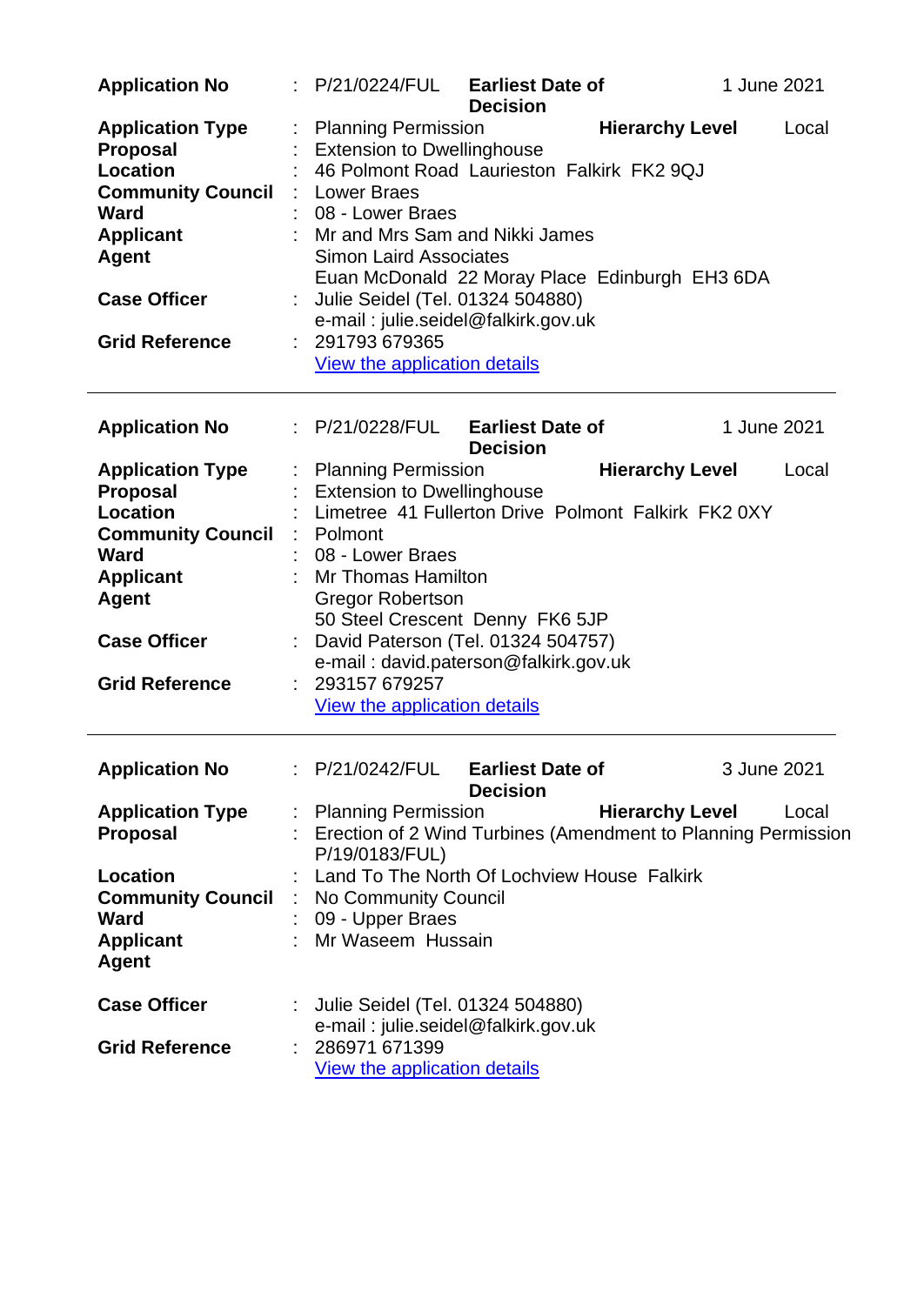| <b>Application No</b>                                                                                                                                                                        |   | : P/21/0243/FUL                                                                                                                                                                                                                                                                                                                                                                                                 | <b>Earliest Date of</b><br><b>Decision</b> |                        | 1 June 2021              |
|----------------------------------------------------------------------------------------------------------------------------------------------------------------------------------------------|---|-----------------------------------------------------------------------------------------------------------------------------------------------------------------------------------------------------------------------------------------------------------------------------------------------------------------------------------------------------------------------------------------------------------------|--------------------------------------------|------------------------|--------------------------|
| <b>Application Type</b><br><b>Proposal</b><br><b>Location</b><br><b>Community Council</b><br><b>Ward</b><br><b>Applicant</b><br><b>Agent</b><br><b>Case Officer</b>                          | t | <b>Planning Permission</b><br><b>Extension to Dwellinghouse</b><br>67 Thistle Avenue Grangemouth FK3 8YQ<br><b>Grangemouth Community Council</b><br>02 - Grangemouth<br>: Emily and Simon Lewis and Neale<br><b>Forth Architecture</b><br>Ian McIntyre 7 Farmstead Way Bo'ness West Lothian<br><b>EH51 9RT</b><br>Stewart Robson (Tel. 01324 504720)                                                            |                                            | <b>Hierarchy Level</b> | Local                    |
| <b>Grid Reference</b>                                                                                                                                                                        |   | e-mail: stewart.robson@falkirk.gov.uk<br>292038 680324<br>View the application details                                                                                                                                                                                                                                                                                                                          |                                            |                        |                          |
| <b>Application No</b>                                                                                                                                                                        |   | : P/21/0250/CPL                                                                                                                                                                                                                                                                                                                                                                                                 | <b>Earliest Date of</b><br><b>Decision</b> |                        | 20 May 2021              |
| <b>Application Type</b>                                                                                                                                                                      |   | Certificate of Lawful Use -<br>Proposed                                                                                                                                                                                                                                                                                                                                                                         |                                            | <b>Hierarchy Level</b> | <b>Not</b><br>Applicable |
| <b>Proposal</b>                                                                                                                                                                              |   | Construction of 20 Dwellinghouses and 20 Flatted Dwellings for<br>Social Rent Including all Associated Roads, Footpaths,<br>Landscaping, Open Space and Services                                                                                                                                                                                                                                                |                                            |                        |                          |
| Location<br><b>Community Council</b><br><b>Ward</b><br><b>Applicant</b><br><b>Agent</b>                                                                                                      | ÷ | 2 - 44 (Even) & 7 - 59 (Odd) Haugh Gardens Falkirk FK2 7RA<br>Langlees, Bainsford and New Carron<br>06 - Falkirk North<br><b>Falkirk Council</b>                                                                                                                                                                                                                                                                |                                            |                        |                          |
| <b>Case Officer</b><br><b>Grid Reference</b>                                                                                                                                                 |   | Julie Seidel (Tel. 01324 504880)<br>e-mail: julie.seidel@falkirk.gov.uk<br>288934 682138<br>View the application details                                                                                                                                                                                                                                                                                        |                                            |                        |                          |
|                                                                                                                                                                                              |   |                                                                                                                                                                                                                                                                                                                                                                                                                 |                                            |                        |                          |
| <b>Application No</b>                                                                                                                                                                        |   | : P/21/0253/FUL                                                                                                                                                                                                                                                                                                                                                                                                 | <b>Earliest Date of</b><br><b>Decision</b> |                        | 3 June 2021              |
| <b>Application Type</b><br><b>Proposal</b><br><b>Location</b><br><b>Community Council</b><br><b>Ward</b><br><b>Applicant</b><br><b>Agent</b><br><b>Case Officer</b><br><b>Grid Reference</b> |   | <b>Planning Permission</b><br>Change of use from office (Class 4) to flat (Sui-Generis).<br>43 - 45 West Bridge Street Falkirk FK1 5AZ<br>No Community Council<br>07 - Falkirk South<br>Mr Colin Dillon<br><b>Thomas Thomson</b><br>17 Cockburn Street Falkirk FK1 1DJ<br>Stephen McClure (Tel. 01324 504702)<br>e-mail: stephen.mcclure@falkirk.gov.uk<br>288538 680027<br><b>View the application details</b> |                                            | <b>Hierarchy Level</b> | Local                    |